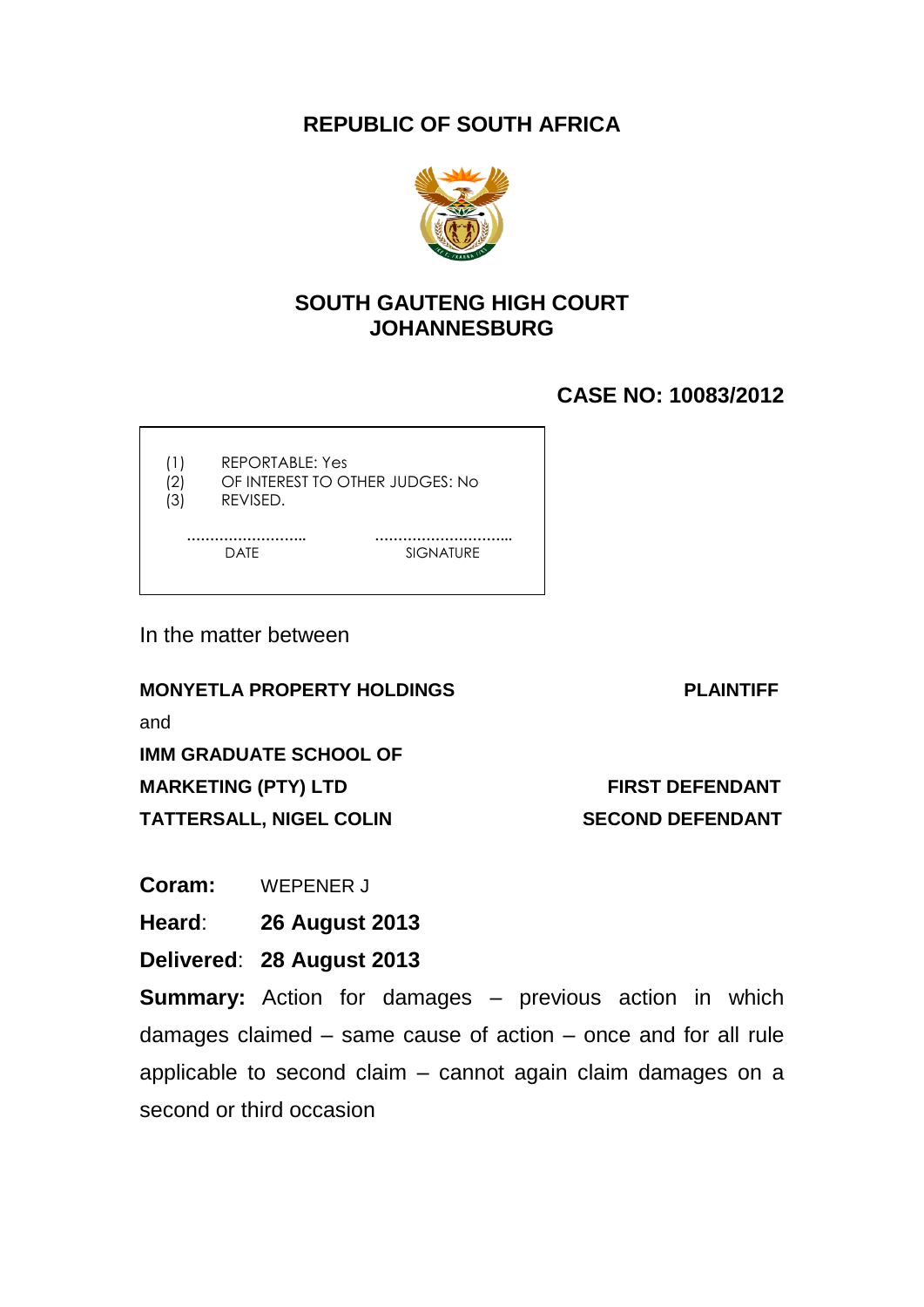Prescription – commences to run upon cancellation of agreement when breached.

### **J U D G M E N T** \_\_\_\_\_\_\_\_\_\_\_\_\_\_\_\_\_\_\_\_\_\_\_\_\_\_\_\_\_\_\_\_\_\_\_\_\_\_\_\_\_\_\_\_\_\_\_\_\_\_\_\_\_\_\_\_\_\_\_\_\_\_

\_\_\_\_\_\_\_\_\_\_\_\_\_\_\_\_\_\_\_\_\_\_\_\_\_\_\_\_\_\_\_\_\_\_\_\_\_\_\_\_\_\_\_\_\_\_\_\_\_\_\_\_\_\_\_\_\_\_\_\_\_\_

#### **WEPENER J:**

[1] The plaintiff instituted an action against the first defendant in which action it claims damages arising out of the breach and consequent cancellation of a lease agreement. The second defendant is sued as surety and I need say no more about the second defendant in that capacity by virtue of the conclusion reached by me herein.

[2] The defendants pleaded two special pleas – the first that the claim had become prescribed and the second, that the plaintiff has already successfully claimed damages from the first defendant and that the plaintiff is consequently precluded by the once and for all rule from claiming further damages on the same cause of action, i.e. the breach of the lease agreement and its subsequent cancellation.

[3] Prior to the trial commencing the defendants served an application pursuant to Uniform rule 33(4) in which the defendants' special pleas were sought to be disposed of separately from all other issues. Although the plaintiff initially opposed such separation, the parties agreed that no evidence would be necessary in order to determine these two issues and that reference by them to a limited number of documents would suffice in order for a court to determine the two special pleas. As a result, and having been of the view that the two issues could indeed be conveniently dealt with separately, I granted an order that the special pleas be heard separately.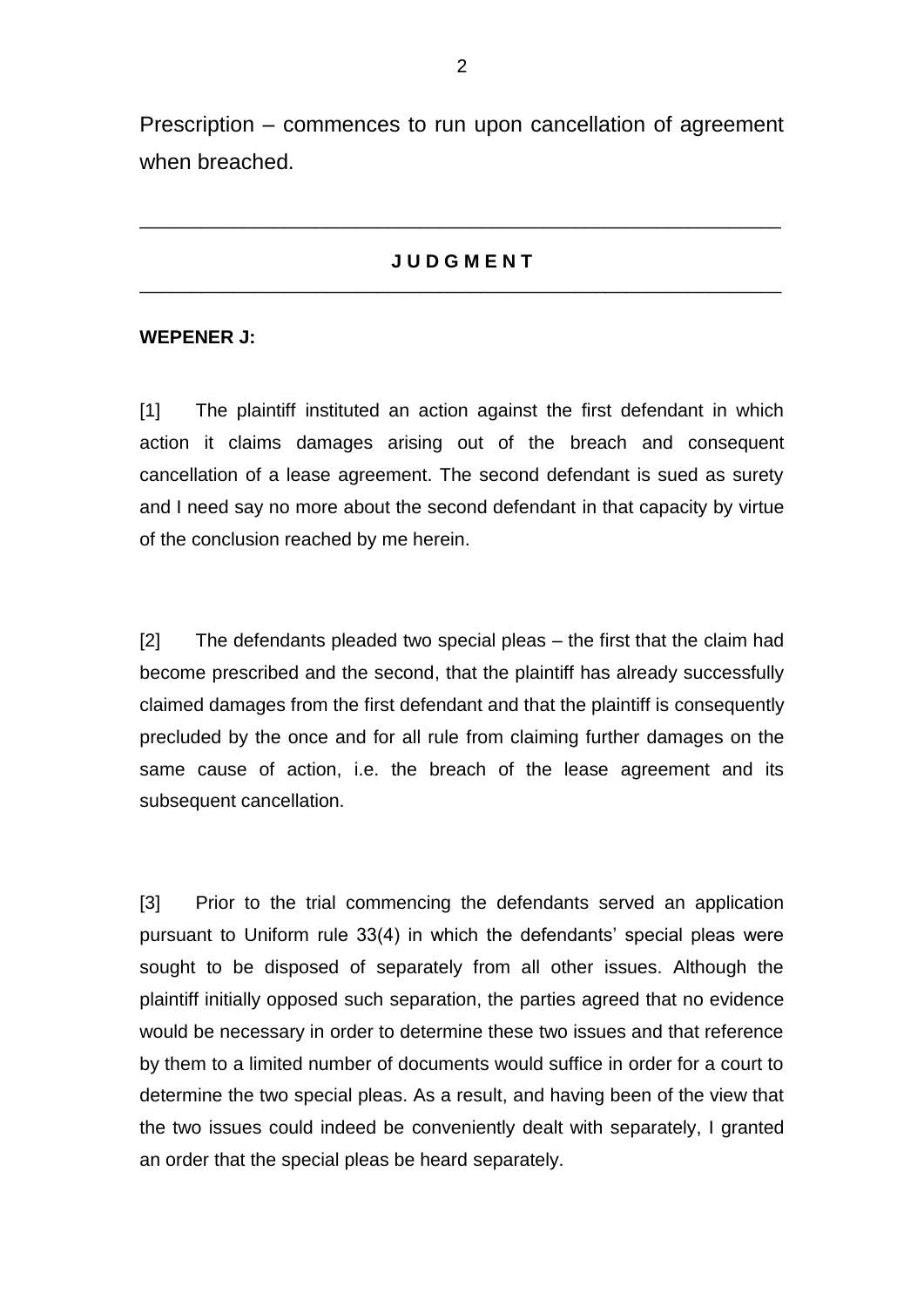[4] The claim for damages arose against the first defendant, who was a tenant in a building, pursuant to a written lease agreement.

[5] It is common cause that the lease agreement was cancelled by the plaintiff on 6 March 2009 due to a breach of the agreement by the first defendant. This cancellation occurred more than three years before the service of the summons in this matter and this fact forms the basis of the first special plea that the plaintiff's claim has become prescribed.

[6] Of further relevance is the fact that the plaintiff brought an application against the first defendant during 2009, which application was based on the same lease agreement between the parties and the plaintiff relied on the breach and cancellation of the lease which occurred on 6 March 2009. The plaintiff claimed arrear rental up and until the date of such cancellation and also claimed damages for holding over on the basis that the first defendant remained in occupation of the premises subsequent to the cancellation of the lease agreement. The plaintiff also sought ejectment of the first defendant from the premises. The plaintiff succeeded with all its aforesaid claims and judgment in its favour was delivered on 24 March 2010. Shortly thereafter the first defendant vacated the premises.

[7] It is common cause that a portion of the claim was for damages for holding over by the first defendant. The plaintiff claimed an amount 'being the amount owing in respect of damages suffered by the applicant [plaintiff] as a result of the first respondent's [first defendant's] unlawful holding over of the leased premises…' I refer to this litigation as the first application.

[8] Thereafter, and during April 2010, the plaintiff launched a second application (the second application) in which the it sought payment of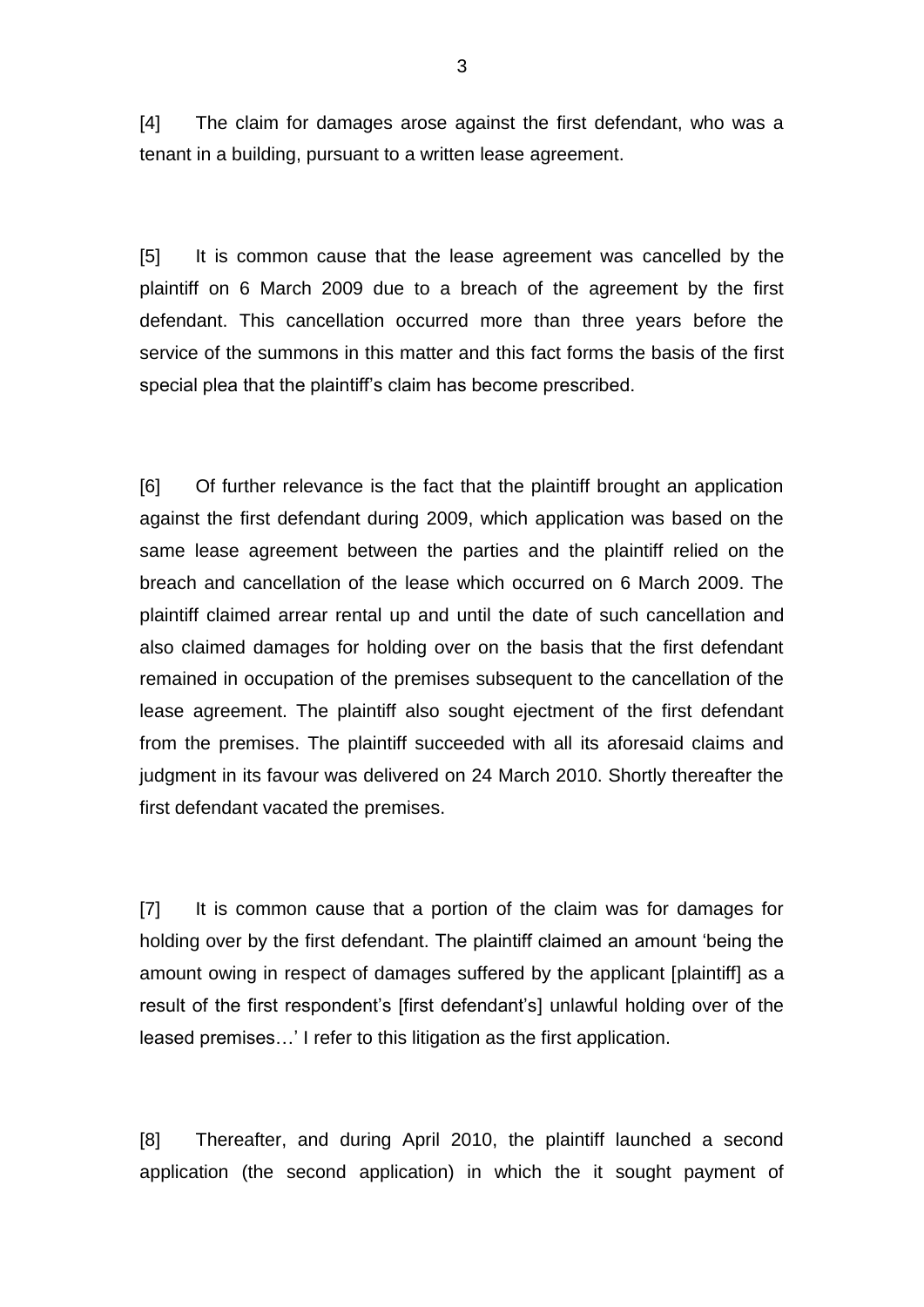damages from the first defendant for a further period during which it was alleged that the defendant was holding over the premises until it vacated the premises. The second application was settled and the first defendant agreed to make payment to the plaintiff. The terms of the settlement agreement included the following:

'Nothing contained in this agreement shall preclude the applicant or the first respondent from instituting proceedings against the other in respect of any other claims that either party may have against the other arising out of or relating to the first respondent's occupation of Block A and B, Richmond Forum, Corner Napier Avenue and Cedar Road, Richmond.'

[9] The present action is the third proceeding instituted by the plaintiff against the defendants in which it now claims payment of 'contractual damages' suffered by it in respect of the period from the date of vacation of the premises by the first defendant until the date upon which the lease would have expired but for the cancellation thereof by virtue of the first defendant's breach of thereof. The claim, as formulated, gave rise to the second special plea.

[10] The defendants' second special plea is based on the fact that despite already having claimed damages in the previous applications the plaintiff again claims further damages arising out of the cancellation of the agreement, which it is not entitled to do.

[11] The plaintiff replicated to these special pleas, relying on the provisions of clauses 26.2. to 26.4 of the lease agreement in an attempt to avoid both special pleas. In order to deal with the breach clause contained in the agreement I need to set out the relevant portions thereof.

'26. Breach

26.1 Should the Lessee: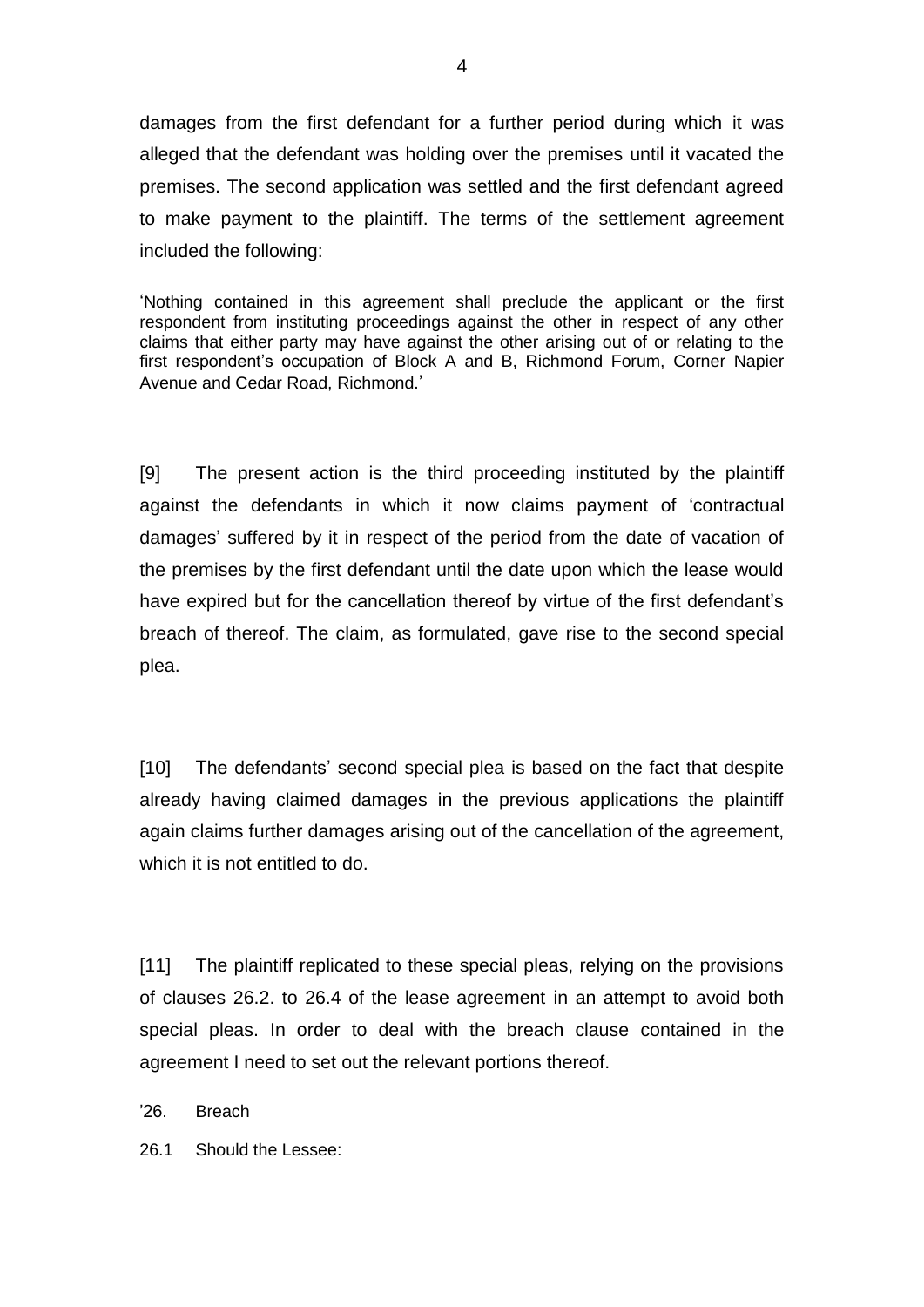- 26.1.1 fail to pay any amount due by it in terms of this lease to the Lessor on due date or within 7 (seven) days of that due date; or
- 26.1.2 commit any other breach of any term of this lease, whether such breach goes to the root of the lease or not, and fail to remedy that breach within a period of 7 (seven) days after the giving of written notice to that effect by the Lessor; or
- 26.1.3 breach any of the terms of this lease and the thereafter again breach any term of this lease (whether the same term which was breached on the previous occasion or otherwise) within a period of 12 (twelve) months after the earlier breach aforesaid; or
- 26.1.4 commit any act of or akin to the act of insolvency as contemplated in the Insolvency Act, 1936(Act 24 of 1936);

then and in any such event the Lessor shall be entitled, without prejudice to any other rights which it may have under this lease or at common law:

- 26.1.5 to cancel this lease on written notice thereof to the Lessee and claim immediate repossession of the Premises; and
- 26.1.6 to claim all damages (including consequential damages) which the Lessor may suffer together with the interest thereon at the rate referred to in clause 26.5; or
- 26.1.7 …
- 26.1.8 …

26.2 While the Lessee remains in occupation of the Premises and irrespective of any dispute between the parties, including, but not being restricted to a dispute as to the Lessor's rights to terminate this leas the –

- 26.2.1 Lessee shall continue to pay all amounts due to the Lessor in terms of this lease on the due dates;
- 26.2.2 Lessor shall be entitled to recover and accept such payments;
- 26.2.3 acceptance by the Lessor of such payments shall be without prejudice to and shall not in any manner whatsoever affect the Lessor's right to terminate this lease or to claim any damages whatsoever.

26.3 Should the dispute between the Lessor and the Lessee be determined in favour of the Lessor, the payments made to the Lessor in terms of this clause 26 shall be regarded as amounts paid by the Lessee in respect any loss and/or damages sustained by the Lessor as a result of the breach.'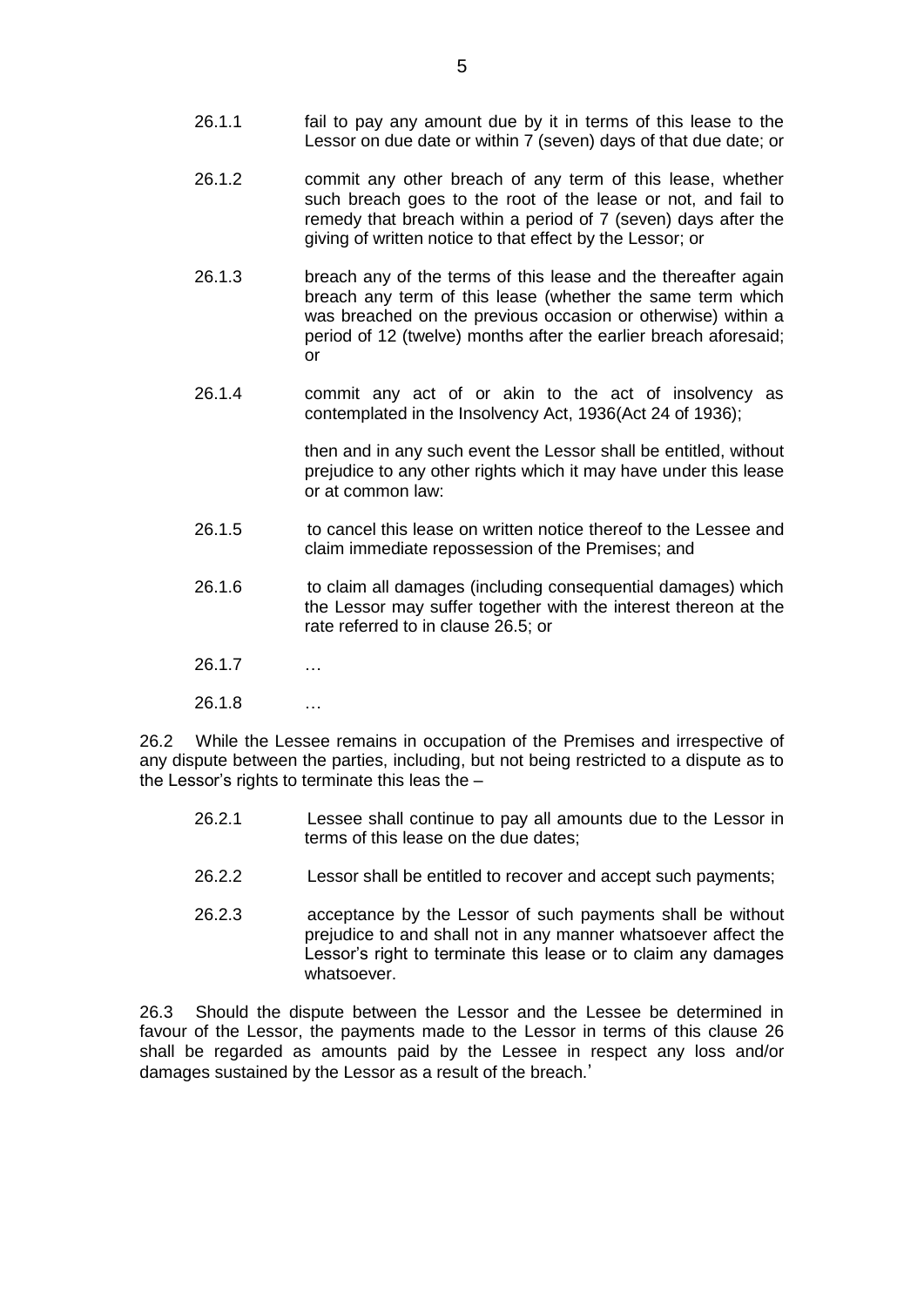[12] In particular, it is the plaintiff's case that the two previous proceedings did not prevent the present claim because in the first application it sought arrear rental and charges that had fallen due prior to the date of a cancellation and it sought payment of amounts that had fallen due from month to month in terms of clause 26.2.1 of the lease agreement from date of cancellation of the agreement until September 2009. In the second application it also sought payment of the amounts that had fallen due for payment from month to month under clause 26.2.1 for the period October 2009 until April 2010.

[13] The plaintiff argues that in the present action it claims payment of contractual damages suffered by it in respect of the period from the date on which the defendant vacated the premises until the date on which the lease would have expired but for the cancellation of the lease. It was further argued that this claim for these contractual damages only arose when the first defendant vacated the premises and that the claim has thus not become prescribed.

[14] In essence, counsel for the plaintiff argued that the claim for the contractual damages is something different from the relief claimed in the previous litigation.

[15] To test this proposition one has to consider the provisions of clause 26 of the agreement. The approach to be adopted when interpreting a contract is well settled in our law. In *Coopers and Lybrand and Others v Braynt* 1995 (3) SA 761 (AD) Joubert JA said at 768A-E:

'The correct approach to the application of the "golden rule" of interpretation after having ascertained the literal meaning of the word or phrase in question is, broadly speaking, to have regard:

(1) to the context in which the word or phrase is used with its interrelation to the contract as a whole, including the nature and purpose of the contract, as stated by Rumpff CJ supra;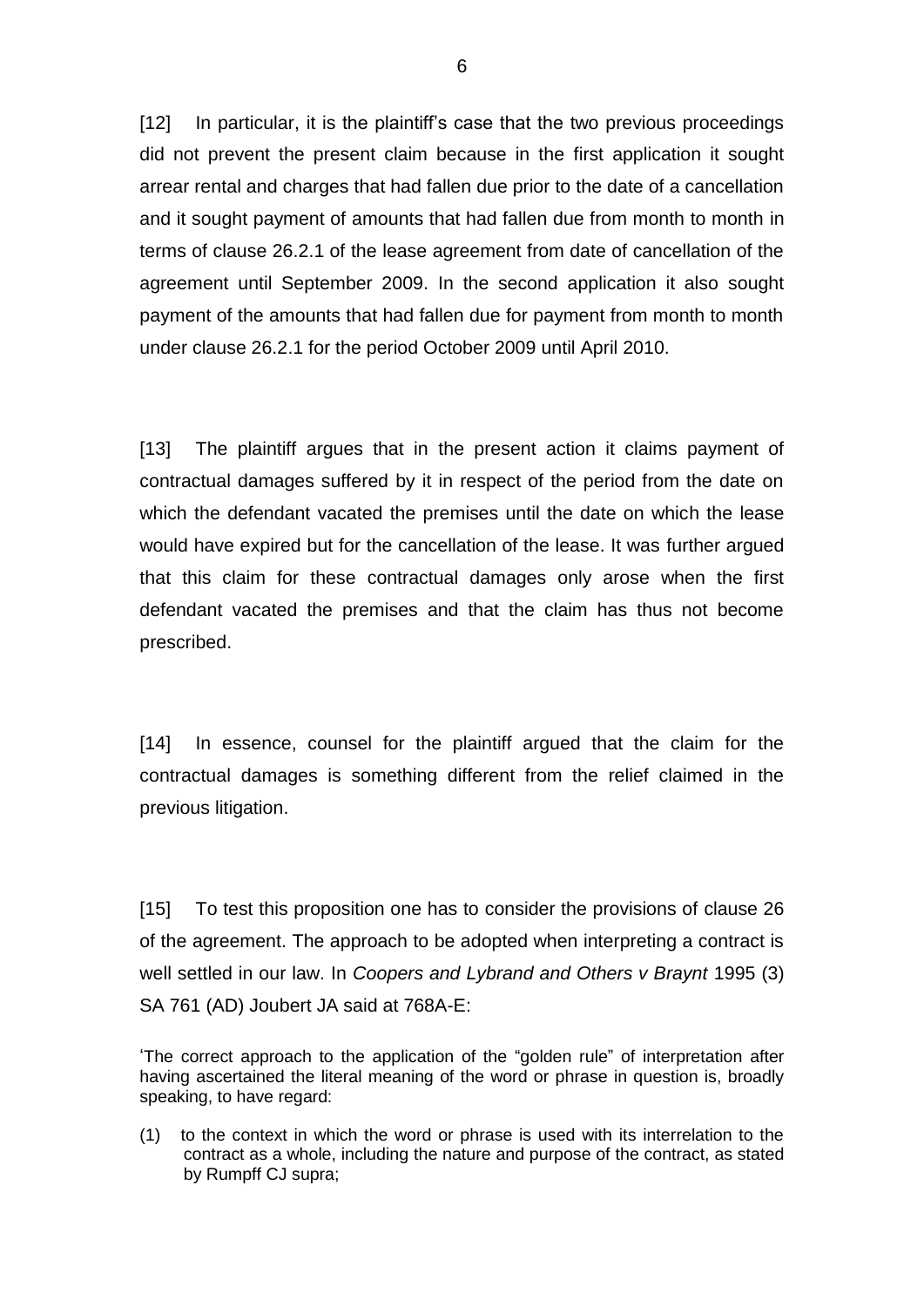- (2) to the background circumstances which explain the genesis and purpose of the contract, ie to matters probably present to the minds of the parties when they contracted. Delmas Milling Co Ltd v Du Plessis1955 (3) SA 447 (A) {dicta at 454G-H & 455A-C appl} at 454G-H; Van Rensburg en Andere v Taute en Andere1975 (1) SA 279 (A) {dicta at 303A-C & 305C-E appl} at 305C-E; Swart's case supra at 200E-201A & 202C; Shoprite Checkers Ltd v Blue Route Property Managers (Pty) Ltd and Others1994 (2) SA 172 (C) {dictum at 180I-J apply} at 180I-J;
- (3) to apply extrinsic evidence regarding the surrounding circumstances when the language of the document is on the face of it ambiguous, by considering previous negotiations and correspondence between the parties, subsequent conduct of the parties showing the sense in which they acted on the document, save direct evidence of their own intentions. Delmas Milling case at 455A-C, Van Rensburg's case at 303A-C, Swart's case at 201B, Total South Africa (Pty) Ltd v Bekker NO1992 (1) SA 617 (A) {dictum at 624G appl} at 624G, Pritchard Properties (Pty) Ltd v Koulis1986 (2) SA 1 (A) {dictum at 10C-D appl} at 10C- $D.'$

Paragraphs 2 and 3 of Joubert JA's summary are not applicable as there are no surrounding circumstances nor for that matter anything that is ambiguous in the clause nor did either party argue that there is ambiguity in clause 26. However, seen in its context, clause 26.2 is an interim measure to protect the lessor during the time that a dispute may exist between the parties. It provides for damages to be paid for holding over by the lessee.

[16] Clause 26 of the lease agreement is headed 'Breach' and what follows in that clause is relevant to a breach of the lease agreement. Summarised, clause 26.1 provides that 'should the Lessee (breach the agreement) then…the Lessor shall be entitled…to cancel this lease agreement…and to claim all damages (including consequential damages) which the Lessor may suffer…' The parties are ad idem that the provisions of clause 26.1.7 and 26.1.8 are not applicable to the dispute.

[17] So far the clause gives no difficulty and none was argued to exist. However, counsel for the plaintiff argued that after the cancellation of the agreement the plaintiff was by virtue of the provisions of clause 26.2 obliged to sue the first defendant for monthly amounts whilst the first defendant remained in occupation. Counsel for the plaintiff went further and argued that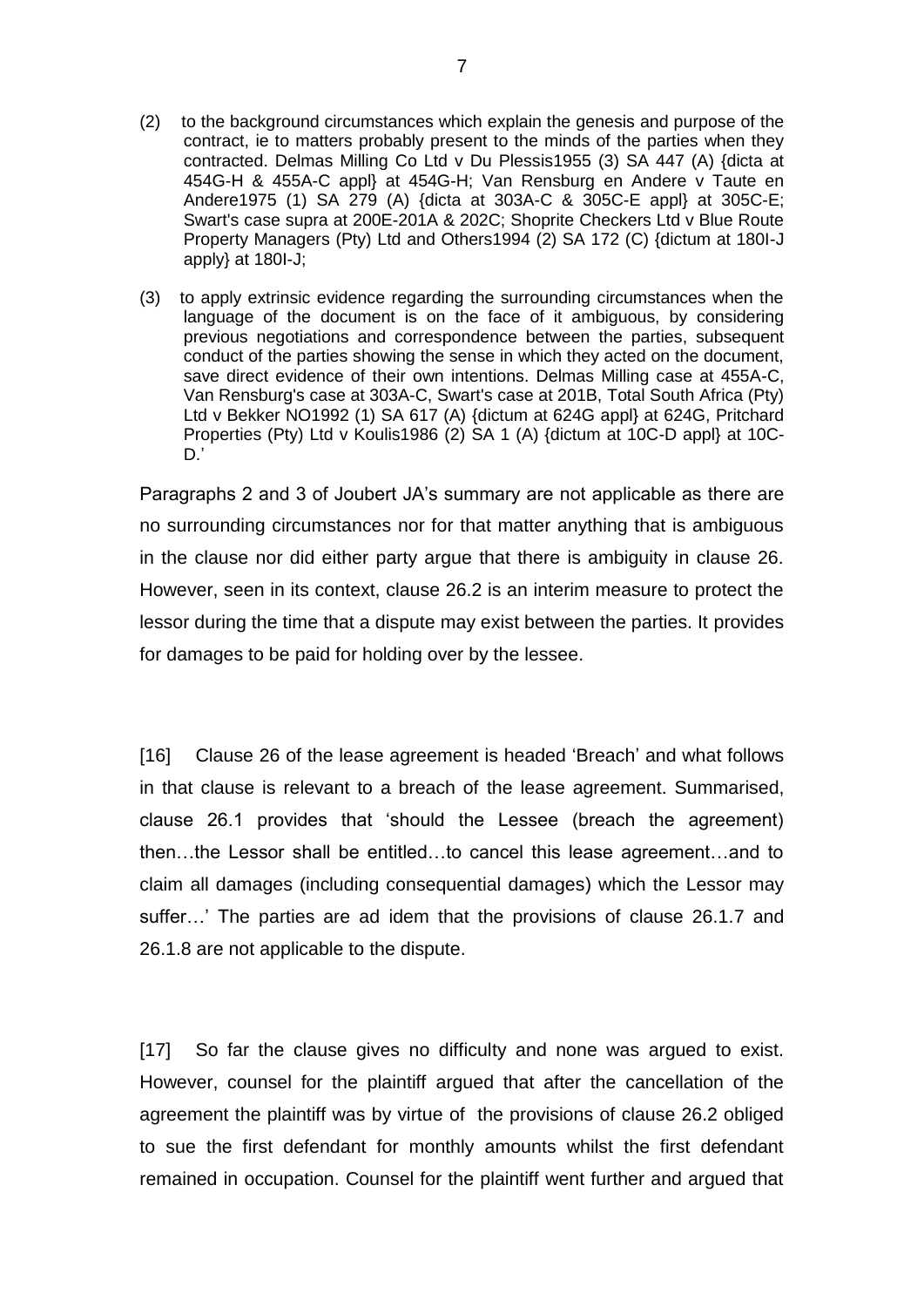the provisions of clause 26.2 precluded the plaintiff from instituting action against the defendant for consequential damages until the first defendant vacated the premises.

[18] These arguments are premised on an incorrect reading of clause 26 in general and clause 26.2 in particular. Clauses 26.1.5 and 26.1.6 specifically provide that the plaintiff's right to recover all damages, including consequential damages, arises upon cancellation of the agreement. That is the date when the debt becomes due and claimable. That date is not extended by virtue of the provisions of clause 26.2 of the agreement. Clause 26.2 provides that the plaintiff was entitled to accept interim payments whilst the defendant remained in occupation. It was not obliged to do so. It was also not prevented from instituting action for all its damages as provided for in clause 26.1.6 of the agreement.

[19] I am of the view that provisions of clause 26.2 were inserted as an interim measure to provide for payment whilst the parties are in a dispute regarding, inter alia, the plaintiff's right to terminate the lease. This in fact happened in the first application in that the defendant disputed the right of the plaintiff to terminate the agreement. Clause 26.2 then provides for interim payments pending the outcome of such a dispute. The amounts so paid would eventually be taken into account in determining any damages suffered by the plaintiff should the dispute be determined in favour of the plaintiff. Clause 26.3 provides that such amounts should be regarded as amounts paid by the lessee in respect of any loss or damages suffered by the plaintiff. Interim payments would, no doubt, reduce any claim for damages which the plaintiff may have.

[20] The argument that the plaintiff was obliged to recover damages on a monthly basis whilst the defendant was in possession of the property and thus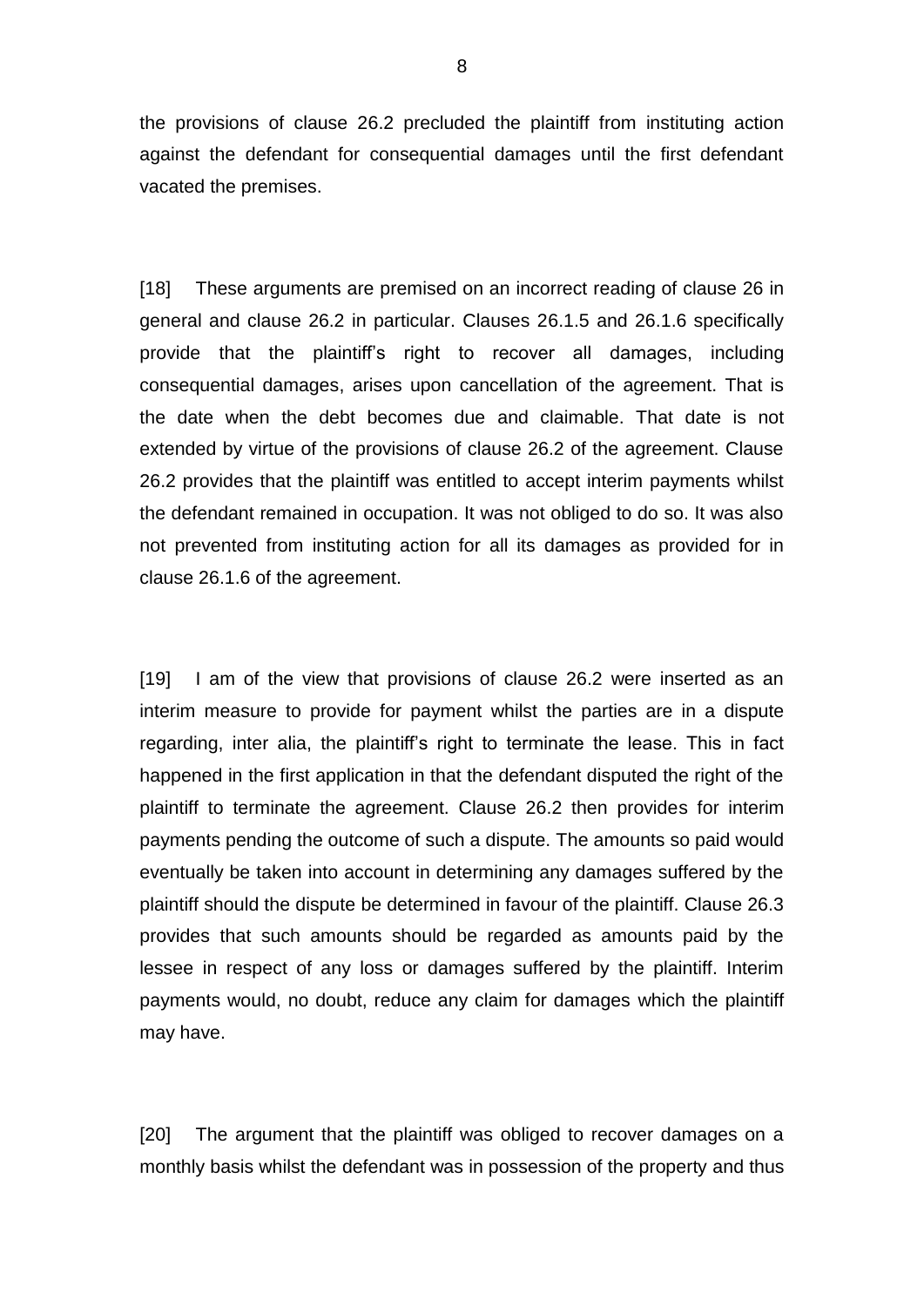the plaintiff was prevented from instituting action for its contractual damages, cannot be sustained. Damages for holding over is nothing other than damages ex contractu. See *Matz v Simmonds' Assignees* 1915 CPD 34; *Du Toit v Vorster* 1928 TPD 385 at 389; *Pangbourne Properties Ltd v Pulse Moving CC and Another* 2013 (3) SA 140 (GSJ) at para 21. See also the discussion in Cooper: Landlord and Tenant 2<sup>nd</sup> Ed p233-234.

[21] In the circumstances the first application as well as the second application included claims for amounts for damages pursuant clause 26.2 which amounts were awarded by the court, and in the second application agreed between the parties, as a result of the damages which the plaintiff suffered due to the first defendant's holding over of the premises.

[22] The question that arises from the above is whether the plaintiff is entitled to institute these proceedings if regard is had to the provisions of clause 26 and more specifically the provisions of clauses 26.1.5, 25.1.6 and 26.2 as read with 26.3. This question arises by virtue of the once and for all rule.

[23] This rule has the effect that a plaintiff may only claim damages once for all damages based on a single cause of action. A party with a single cause of action must claim damages which flow from that cause of action in one action. Van Winsen AJA (as he then was) said in *Custom Credit Corporation (Pty) Ltd v Shembe* 1972 (3) SA 462 (A) at 472A-E:

'The law requires a party with a single cause of action to claim in one and the same action whatever remedies the law accords him upon such cause. This is the ratio that underlines the rule that, if a cause of action has previously been finally litigated between the parties, then a subsequent attempt by the one to proceed against the other on the same cause of action for the same relief can be met by an exception rei judicatae vel litis finitae. The reason for this rule is given by Voet, 44.2.1 (Gane's translations, Vol 6, p553) as being "to prevent inextricable difficulties arising from discordant or perhaps mutually contradictory decisions due to the same suit being aired more than once in difference judicial proceedings." This rule is part of the very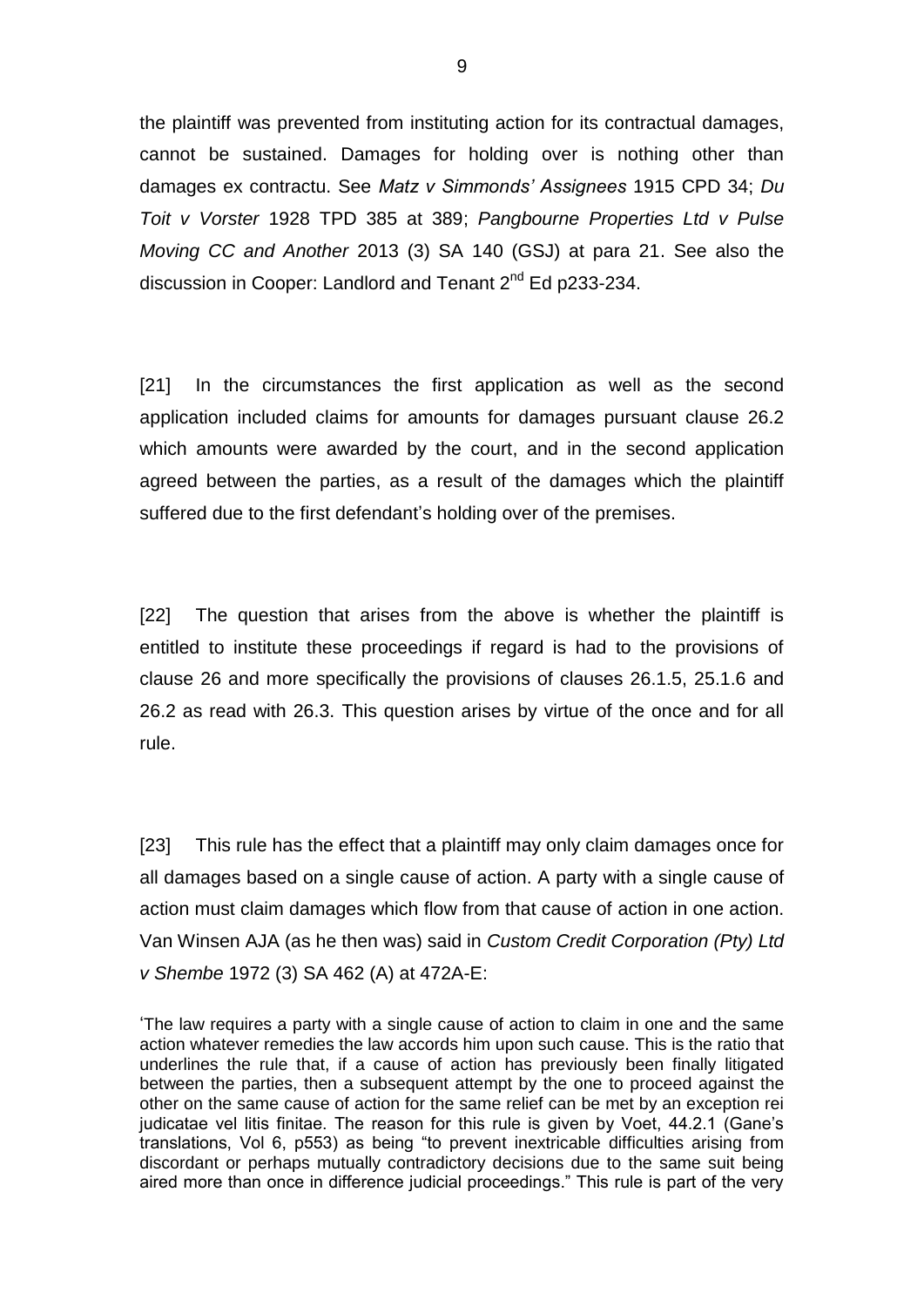foundation of our law and is of equal application to the criminal law – in support of a plea of autrefois acquit (see, eg, Rex v Manasewitz, 1933 AD 165 at pp. 168, 176, 184-187) – as it is to civil claims for damages resulting from negligent acts (see, eg, Cape Town Council v Jacobs, 1917 AD 615 at p. 620; Oslo Land Company Limited v the Union Government 1938 AD 584 at p. 591) and to claims arising out of a breach of contract (see, eg, Kantor v Welldone Upholsters, 1944 CPD 388 at p.39; Boshoff v Union Government, 1932 TPD 345). The rule has its origins in considerations of public policy which require that there should be a term set to litigation and that an accused or defendant should not be twice harassed upon the same cause.'

[24] Apart from this rule, there is a further requirement that a plaintiff pursuing his remedies upon the basis of the termination of a contract, must at one and the same time sue for all the relief which he claims to be due to him. In dealing with this further aspect, after having stated the aforesaid once and for all principle, Van Winsen AJA said the following in *Custom Credit Corporation (Pty) Ltd v Shembe* supra at 472E-F:

'Apart from these considerations – which are of equal application in the circumstances present – there are others which underscore the requirements that the plaintiff-seller, pursuing his remedies upon the basis of the termination of the agreement, must at one and the same time sue for all the relief which he claims to be due to him.'

[25] A cause of action exists if all of its requirements or elements (the facta probanda) are present. At this stage, prescription commences to run (see *HMBMP Properties (Pty) Ltd v King* 1981 (1) SA 906 (N) at 909.

[26] In a claim for damages arising out the breach of contract, the plaintiff may claim damages for all the damage flowing from the cause of action. He or she must claim, in a single action, compensation for all the damage he or she has already suffered and the prospective loss which he reasonably expects to suffer in the future. In *Coetzee v SA Railways & Harbours* 1933 CPD 565, Gardner JP (with whom Watermeyer J concurred) examined the English cases and said:

'The cases, as far as I have ascertained, go only to this extent, that is a person who sues for accrued damages, must also claim prospective damages, or forfeit them.'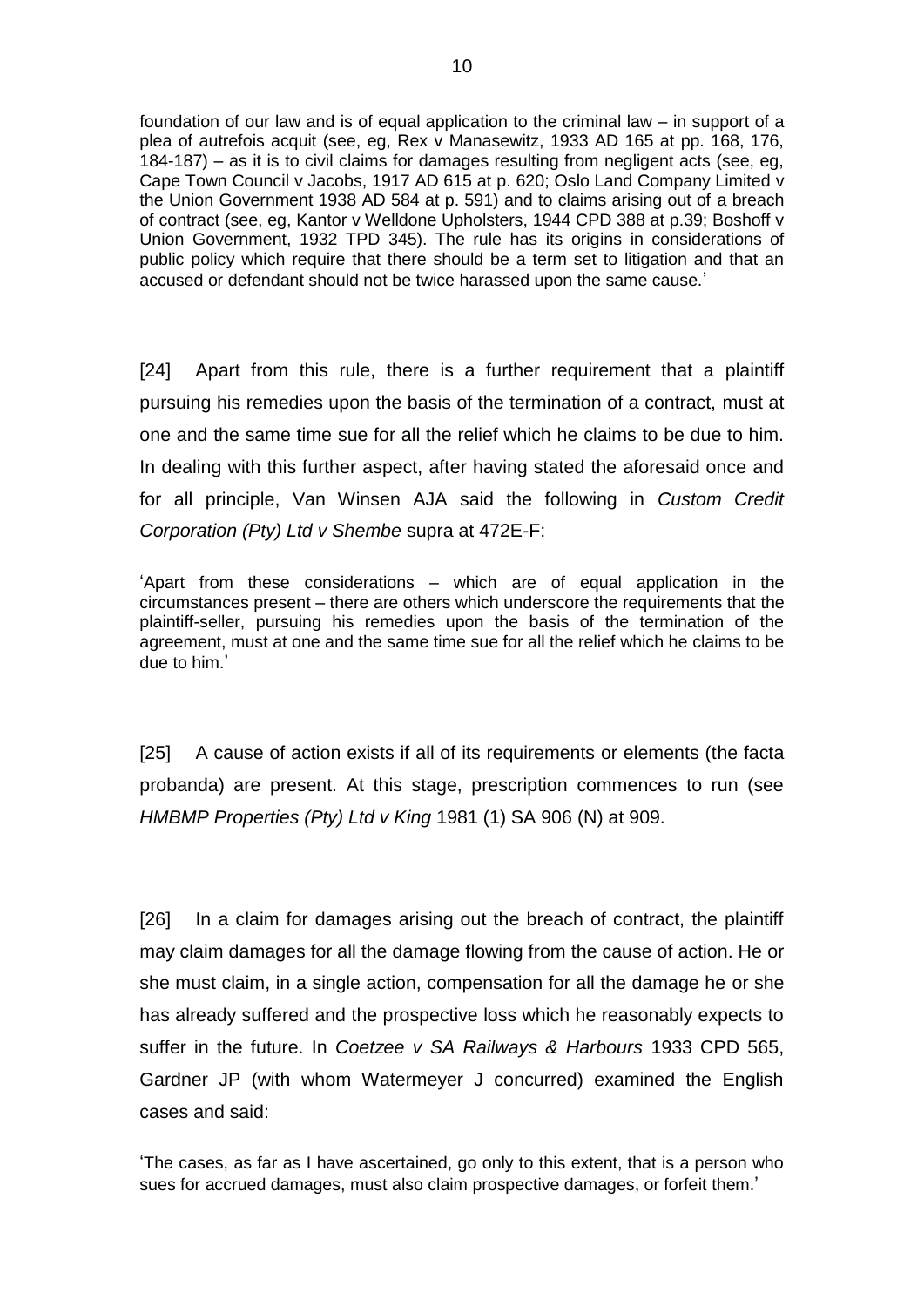Such a party cannot bring a further action for any further damage he or she may discover after the date when he or she obtained judgment. *Kantor v Welldone Upholsters* 1944 CPD 388 at 391.

[27] A plaintiff is not permitted to bring more than one action for damages on the same cause of action (i.e. he cannot 'take two bites at the same cherry'). The reason of this rule was stated by Brand JA in *Symington v Pretoria-Oos Privaat Hospitaal Bedryfs* (Pty) Ltd 2005 (5) SA 550 (SCA) at 563:

'This rule is based on the principle that the law requires a party with a single cause of action to claim in one and the same action whatever remedies the law presents upon such case. Its purpose is to prevent a multiplicity of actions based upon a single cause of action and to ensure that there is an end to litigation.'

[28] The key to deciding whether the rule applies in a particular case is the concept of a 'cause of action.' In *Evins v Shield Insurance Co Ltd* 1980 (2) SA 814 (A), Corbett JA examined the concept by saying at 845A-B:

'The concept of a cause of action – and the question whether claims constitute parts of a single cause of action or separate causes of action – are of particular significance in regard to the application of the so-called "once and for all" rule and also in connection with the related questions of res judicata and prescription.'

[29] The amount of R750,298.04 claimed in the first application was for damages for holding over owing to the plaintiff by the first defendant in terms clause 26.2 of the lease agreement, which had become due after cancellation of the lease on 6 March 2009 until September 2009. The second application sought damages for holding over from October 2009 to the end of April 2010 when the first defendant vacated the premises. These amounts did constitute damages arising from the cancellation of the lease as provided for in the lease agreement.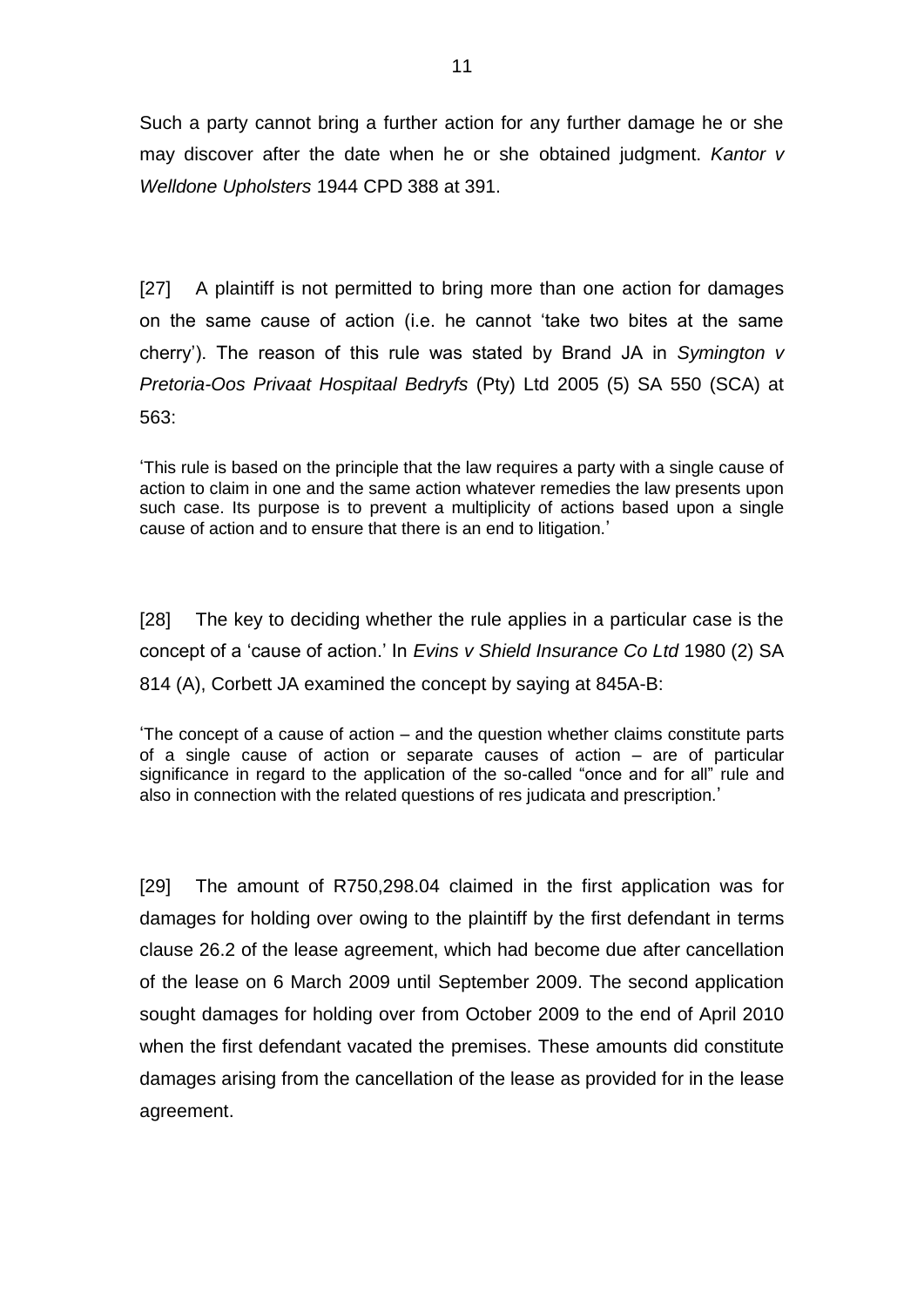[30] The once and for all rule was extensively discussed and explained in *Janse van Rensburg & Others NNO v Steenkamp & Another* 2010 (1) SA 649 (SCA) at paras 27-29. Heher JA quoted at 660-661, with approval, from the judgment in *Brisbane City Council v Attorney-General from Queensland* [1978] 3 ALL ER 30 (PC) ([1979] AC 411) at 425AC as follows:

'…the appellants invoke this defence in its wider sense, according to which a party may be shut out from raising in a subsequent action an issue which he could, and should, have raised in earlier proceedings. The classic statement of this doctrine is contained in the judgment of Wigram VC in Henderson v Henderson (1843) 3 Hare 100, … It was, in the judgment of the Board (a reference to the judgment in Yat Tung Co. v Dao Heng Bank [1975] AC 581), there described in these words (at 590): "…there is a wider sense in which the doctrine may be appealed to, so that it becomes an abuse of process to raise in subsequent proceedings matters which could and therefore should have been litigated in earlier proceedings. This reference to 'abuses of process' had previously been made … and their Lordships endorse it. This is the true basis of the doctrine and it ought only to be applied when the facts are such as to amount to an abuse, otherwise there is a danger of a party being shut out from bringing forward a genuine subject of litigation."'

#### [31] At para 30, Heher JA said:

'The identification with abuse of the process accords with the policy expressed in the maxim *nemo debet bis vexari pro una et eadem causa* which underlies the principle of res judicata. As was said in the National Sorghum 17 case (at 241D-E) the abuse arises when the same cause of action is raised *against a defendant* a second time.'

The defendant in this matter is indeed subjected to a damages claim for a third time and the rule prevents such further claim, both as a result of the fact that multiple actions should be disallowed and the fact that all damages, also prospective damages, should have been claimed in one action as was held in *Custom Credit Corporation (Pty) Ltd v Shembe* supra.

[32] Counsel for the plaintiff argued that the cause of action in the two previous applications was entirely different to the cause of action in the present matter in that in the former applications it had enforced its rights in terms of clause 26.2 of the lease agreement as it was entitled and obliged to. In the present action, so it was argued, the plaintiff seeks to recover its common law contractual damages suffered as a result of the first defendant's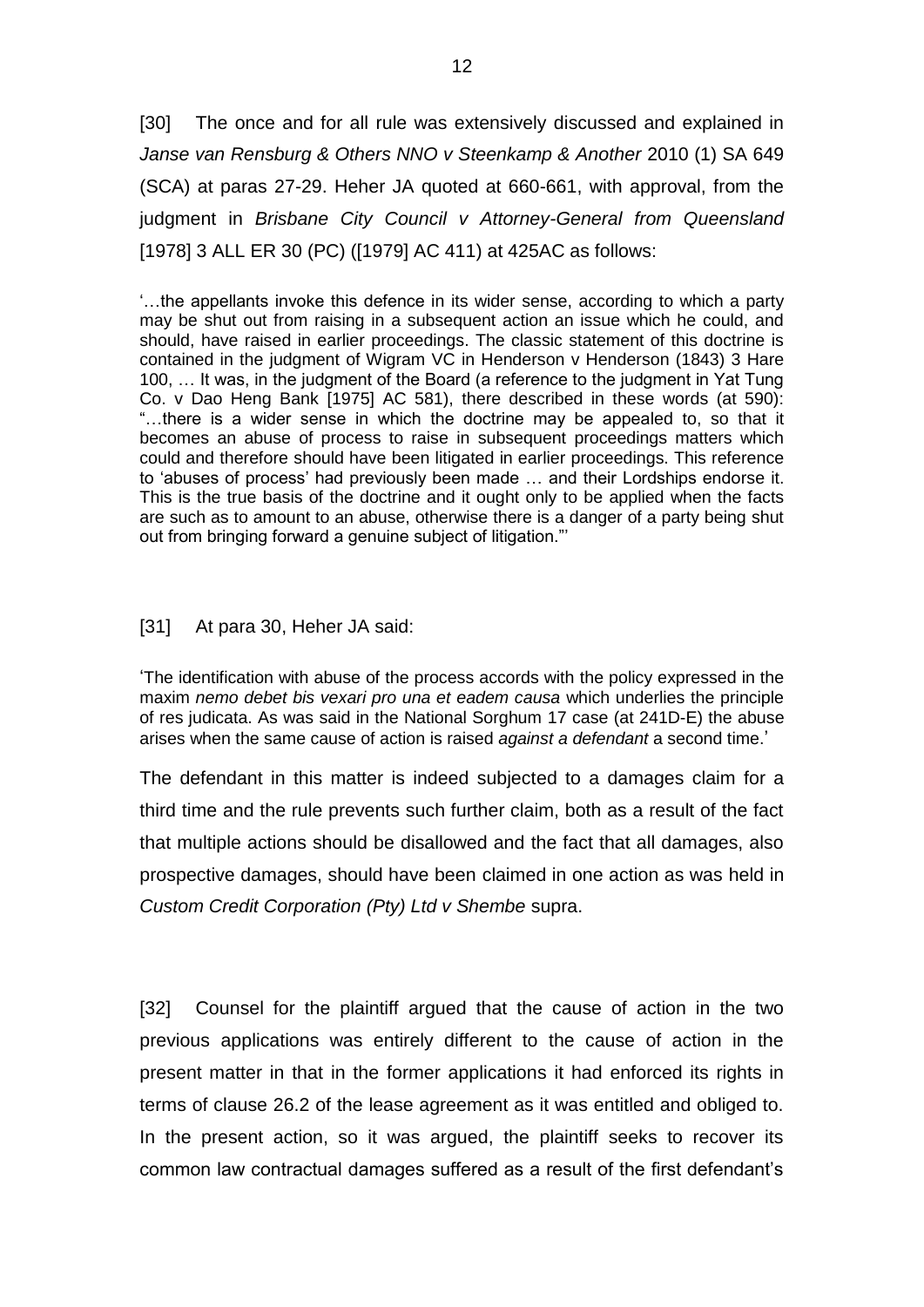breach of the lease agreement. I have already indicated that both the previous proceedings and these proceedings are based on the breach of the lease agreement and its consequent cancellation. It is the same cause of action in each of the proceedings upon which the plaintiff relies to claim damages ex contractu.

[33] Thus, the right to claim damages accrued on cancellation for a breach. A plaintiff is entitled to claim all damages, prospective or otherwise, which arise from the breach and cancellation. An innocent party must make a decision whether to claim such damages as have accrued or are apparent, or wait and see whether further damages arise. If the innocent party decides to wait and see, he or she must be careful not to allow the period of prescription to run out. But he or she can protect himself or herself against this danger by bringing an action for a declaration of rights (See *Cape Town Municipality v Allianz Insurance Company Limited* 1990 (1) SA 311 (C)) to interrupt the running of prescription. An action for a declaration of rights and the subsequent action for damages are not the same cause of action. (See Christie: The Law of Contract in South Africa  $6<sup>th</sup>$  Ed at p574.)

[34] The once and for all rule relieves the defendant of the hardship of not knowing how many times he will be sued for damages (or other relief) arising from his one breach of contract. It imposes on the plaintiff the obligation of having to decide whether to claim prospective damages or to wait and see whether further damages become apparent before claiming. He cannot, however, claim in one proceeding certain of the relief arising out of the cause of action in question and then come back in another proceeding to claim further relief arising out of the same cause of action.

[35] In this case, as at the date of cancellation, the plaintiff was in a position to claim the very damages it now claims, being the amounts due pursuant to the cancellation of the lease agreement. Accordingly, the damages were due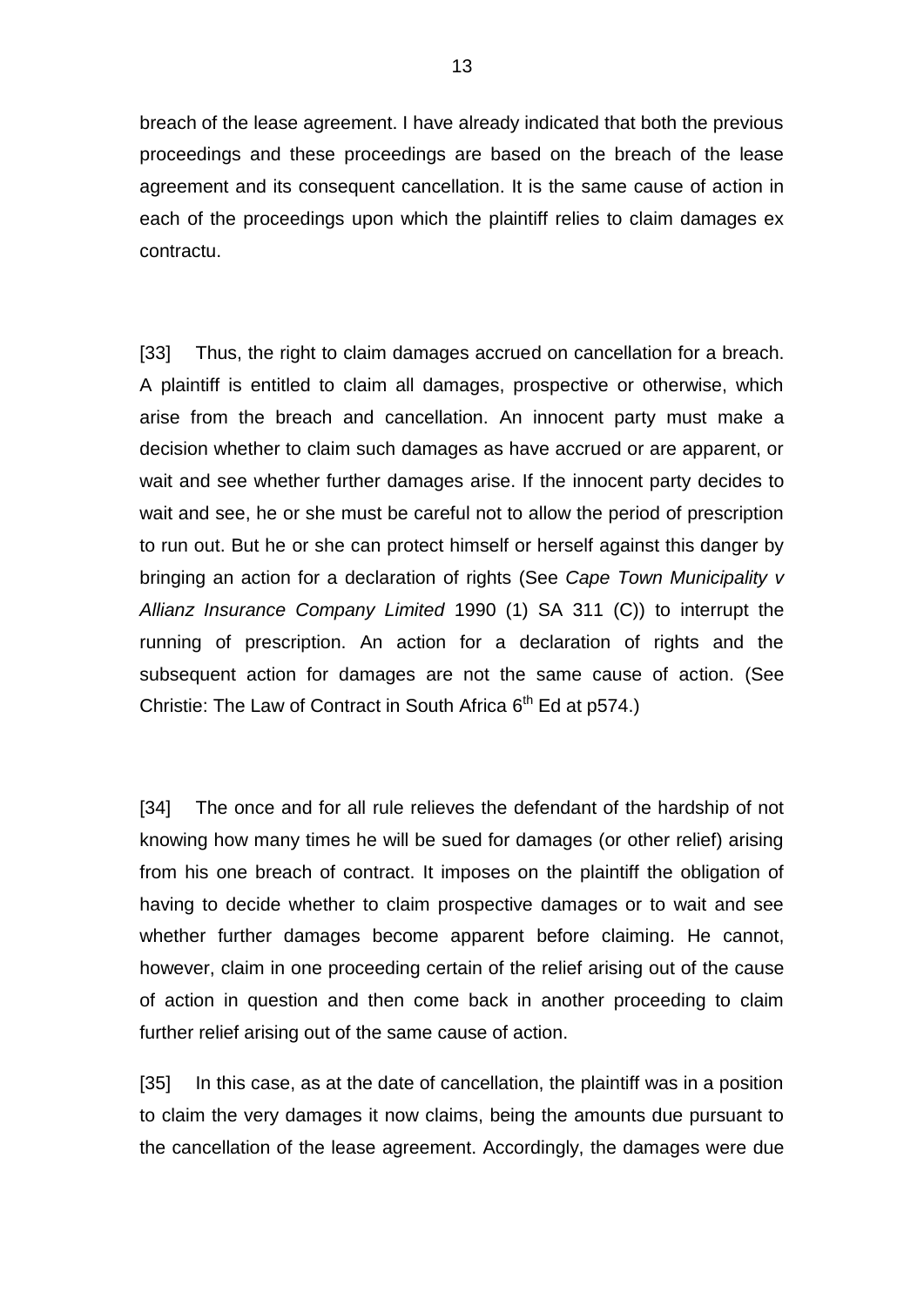as at that date and commenced running in terms of section 12 of the Prescription Act No 68 of 1969 on 6 March 2009.

[36] In the circumstances the plaintiff's claim arose and became enforceable on 6 March 2009 upon cancellation of the agreement. The summons was served more than three years later. The plaintiff's claim against the defendant is unenforceable by virtue of it having become prescribed as well as the plaintiff having elected to institute action for damages in the previous litigation between the parties. It cannot again claim damages from the defendant.

[37] The plaintiff argued that the defendant did not raise this plea in the second application and indeed the settlement agreement foreshadows further litigation between the parties by virtue of the reservation of rights by the plaintiff. Counsel for the plaintiff did not go so far as to argue that the defendants have waived, or are estopped from, the raising of the legal issue of prescription and the bar pursuant to the once and for all rule. There could, in my view, also be no basis for such an argument.

[38] In the circumstances both the special pleas of the defendants are upheld and the plaintiff's claim is dismissed with costs, such costs to include the costs incurred in relation to the application in terms of Uniform rule 33(4).

> W L WEPENER Judge